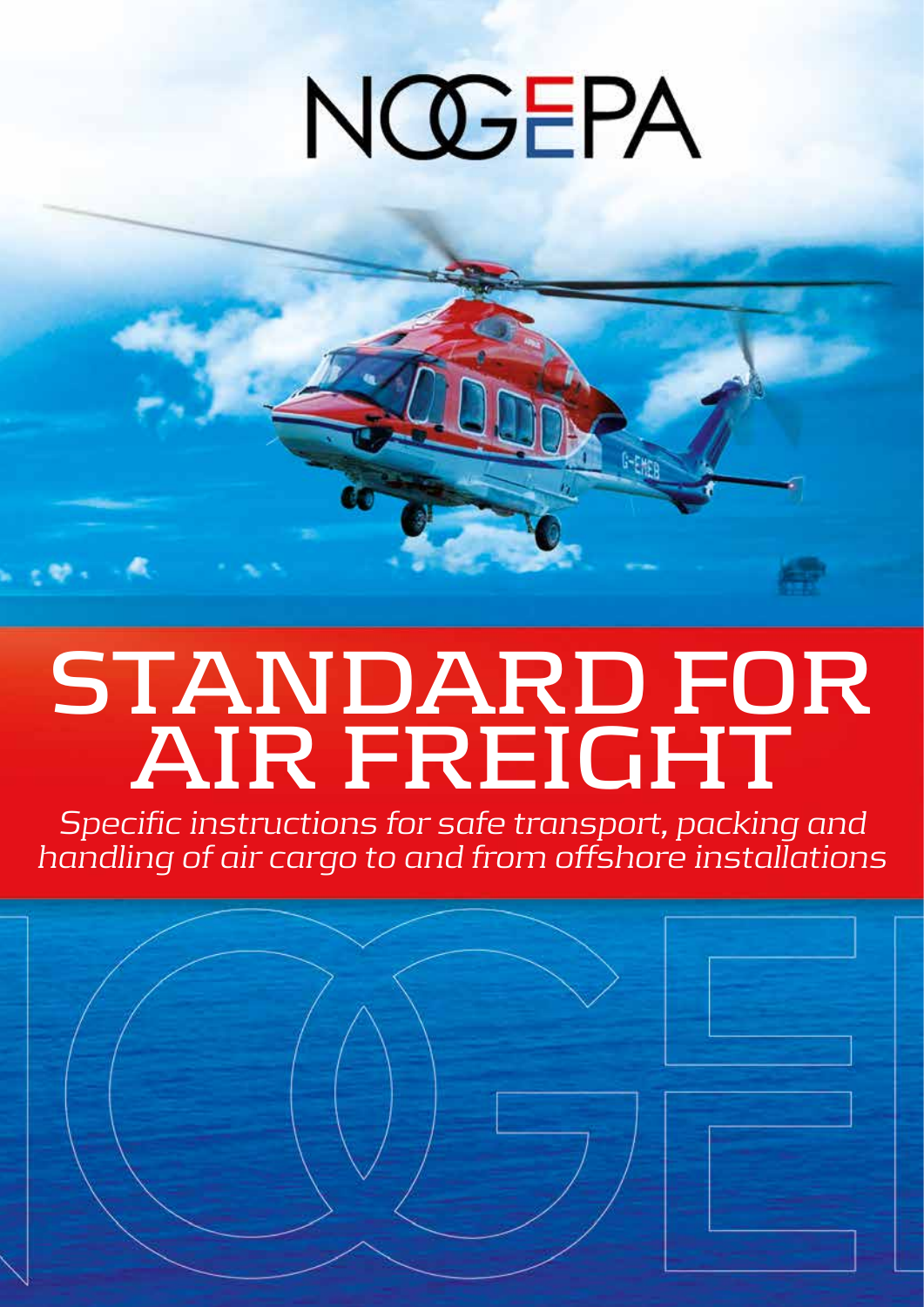

## **GENERAL**

Transport of material to an offshore destination on the Dutch continental shelf is normally done with supply vessels. In those cases when urgent freight, hand tools or fresh food needs to be transported, helicopter transport can be an alternative.

A distinction can be made between accompanied and unaccompanied freight.

- **Accompanied freight** is freight which is in the possession of the passenger and is in principle transported on the same flight.
- **Unaccompanied freight** is transported without a linkage to a passenger.

#### **For both sorts of freight, the following is applicable:**

### **NOTIFICATION TO PLANNING DEPARTMENT**

Transport requests for airfreight shipments need to be addressed to the applicable planning department of the Oil &Gas Operator, and need to contain at least the following information:

- Offshore destination
- Name of supplier
- Purchase order, vendor reference number or likewise
- Number of pieces and weight
- Measurements
- Description of contents
- Value

The Planning Department will advise the shipper where and when to deliver the shipment and flight details.

#### **CONDITIONS FOR DELIVERY AT THE AIRPORT**

All goods need to be clean, packed in rigid and durable material, need to be accompanied by a packing list, and pro forma invoice).

As a minimum, the details will have to be the same as above notification.

Goods offered should always be suitable to be transported safely. Any item weighing more than 20 kilo needs to be labelled with a 'HEAVY WEIGHT' sticker mentioning the exact weight.

## **AVAILABILITY**

Goods need to be available for transport at the airport at least three hours before planned departure of the flight. Any freight booked on the early morning flights (planned departure between 07:00 and 08:00 LT) should be delivered the evening in advance before 19:00 LT.

Exceptions are only possible in consultation with the Planning Department and Air Freight Agent at the airport.

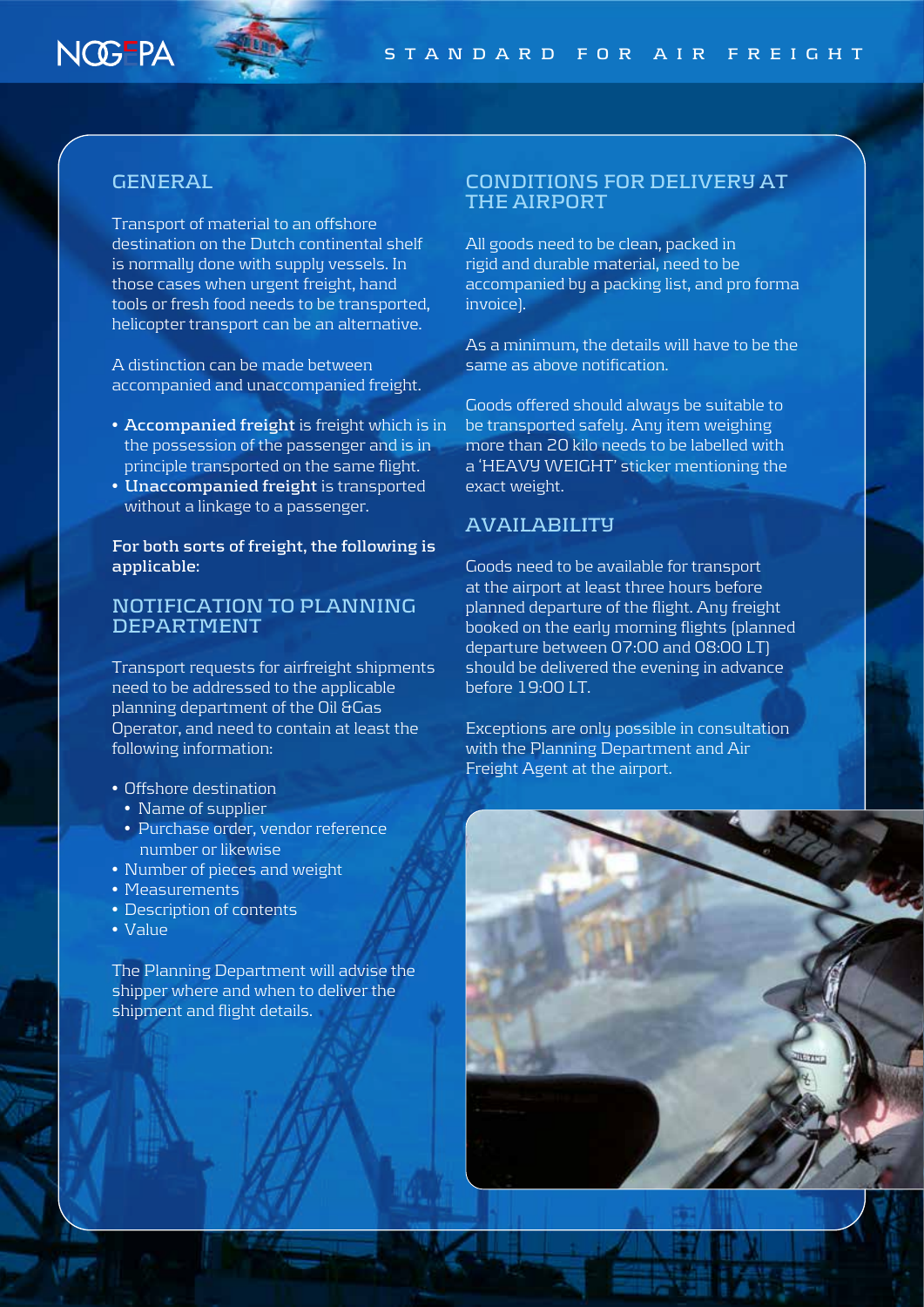



# **AIRPORT HANDLING**

After acceptance of the shipments the Air Freight Agent will complete the following requirements:

- Manual inspection of the contents of the goods
- Weighing
- Labelling
- Manifest to flight
- Declaration to Customs (for all platforms situated outside the Dutch 12 mile zone and values > 200 Euros)
- Hand over to Helicopter Operator Cargo Handler via X-ray machine.

# **CUSTOM FORMALITIES**

In those cases were Custom Authorities stop shipments for further inspection, goods need to stay at the airport until formalities are completed and cleared by Customs (inbound as well as outbound cargo).

## **MANIFESTS**

It is a legal obligation that the information on the Manifest corresponds with the actual load during the flight.

#### **INTERFIELD AND INBOUND SHIPMENTS**

For planning purposes, interfield and inbound shipments need to be addressed to the Planning Department. Platform OIM's are responsible for manifesting these shipments onto a flight.



## **DANGEROUS GOODS**

Dangerous goods are articles or substances which are capable of posing a risk to health, safety, property or the environment and which are shown in the list of dangerous goods according the ICAO Technical Instructions.

All dangerous goods offered to the Helicopter Operator have to meet the IATA dangerous goods regulations in order to ensure aircraft safety. In order to comply with these regulations, all dangerous goods must be labelled, packed and documented by an IATA approved shipper.

Please contact your Oil & Gas Operator with the UN number, substance name and hazard classification in order to make proper arrangements for transporting dangerous goods. Dangerous goods transport might only be accepted by the Helicopter Operator with prior notification of at least 24 hours. Inbound and interfield transport of any dangerous goods is forbidden unless specific arrangements have been made with the Helicopter Operator.

## **MATERIAL SAFETY DATA SHEET (MSDS)**

It is the shipper's responsibility to correctly classify dangerous goods if necessary. Freight declared under a general description may contain hazardous articles that are not apparent.

Such articles may also be found in baggage. A Material Safety Data Sheet will identify an item suspicious for IATA dangerous goods regulations. Any suspicious dangerous item without an MSDS. can be refused for helicopter transport. A transport indication (IATA, IMO, ADR) can be found under article 14 of the MSDS.